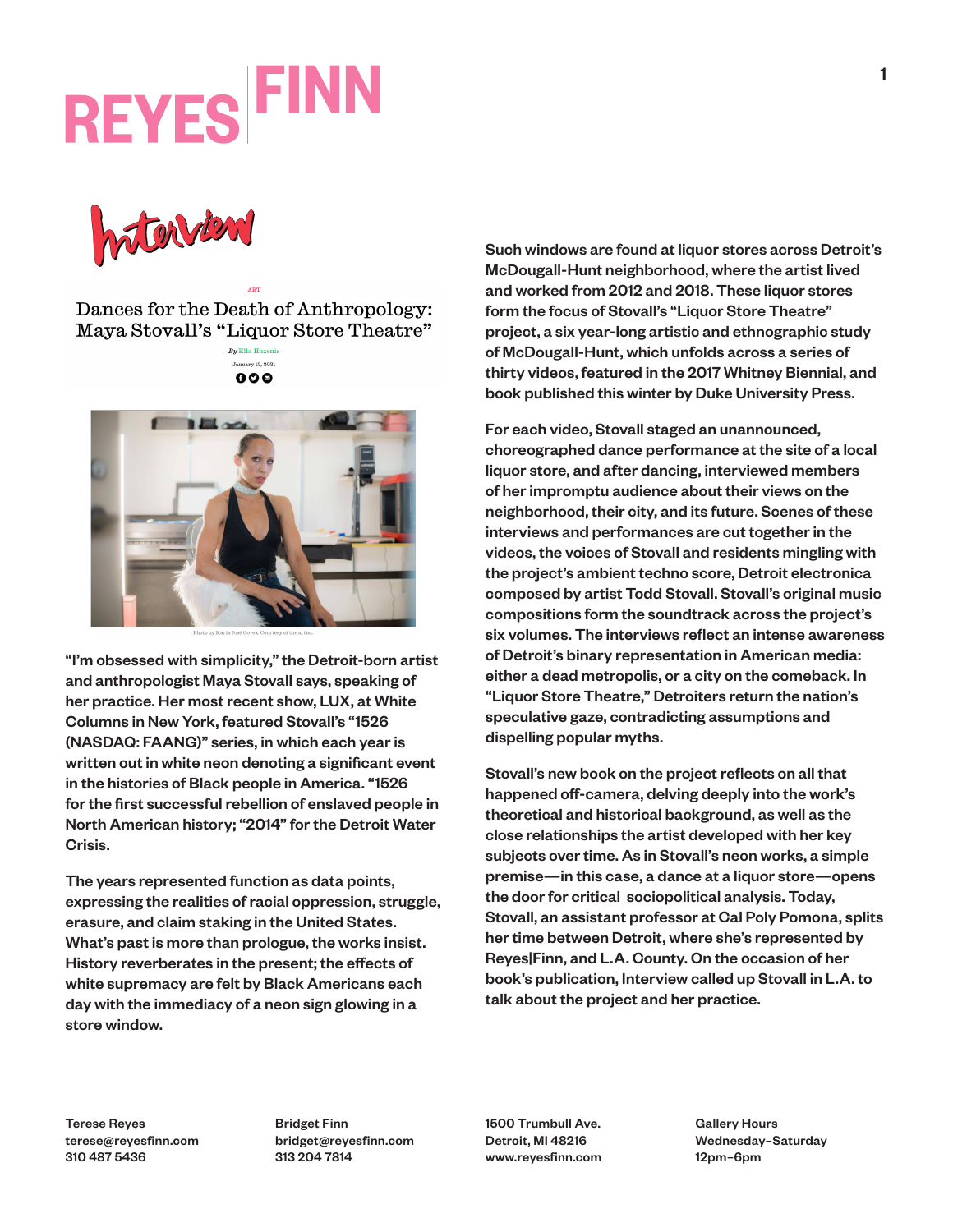## **REYES FINN**

ELLA HUZENIS: You're a fourth-generation Detroiter. What was your experience like growing up in the city, and how did your life there orient your research on Detroit in "Liquor Store Theatre?"

MAYA STOVALL: Yeah, my family's been in Detroit for a very long time, since the mid-19th century. I grew up in a neighborhood called Woodbridge. It's a hot neighborhood now. My parents bought a house there when I was a baby. I'm thinking of this image that's reeling through my mind of riding my bike as a super little girl. I had just learned how to ride a bike. I was five, seven, something like that, and I could only ride to the end of the block, which amounted to 100 meters, if that. And so, I would ride to this corner, turn back, ride to the corner, and turn back. And there was always this white man standing on the corner, across the street in front of this apartment building. It's a hot apartment building now, but then it was a pre-gut rehab, so it was in shambles.

And so, I was riding my little pink bike with sparkly pink streamers, and I would get to the corner, turn back, get to the corner, turn back. And this White man was always watching me. I remember wondering, "What is this man doing in front of this house all the time?" The house was probably a crack house. The neighborhood, at that time, was full of professional families, artists, multi-ethnic families. Majority Black, but highly multi-ethnic as well. Lots of crack around. Lots of cocaine. I think I was aware of it at that point. I knew that something was going on in that apartment building. I was always told, "Don't cross the street," and I never did. I really lived a lot of the different phases of development in Detroit, and really was steeped in it from hearing stories of prior generations' experiences. Everything that you could think of, I kind of have touched on it with family, or have heard stories. That's a big part of my interest in cities broadly, and my obsession with Detroit. You think about the first time you sliced an orange open and smelled the citrus—smelled the pineyness and the woodsiness and just sort of let that take you over. The freshness and the oldness at the same time. That kind of feeling is Detroit, and I'm interested in that feeling.



Maya Stovall, "1526 (1526 NASDAQ: FAANG), no. 1," 2019. Photo by Marc Tatti. Courtesy of the artist and White Columns.

### HUZENIS: How did your focus turn to McDougall-Hunt?

STOVALL: I was really looking around at that point for studio spaces and a space that was possible to live and work in one space. I wanted a big space. Detroit has a lot of post-industrial or post-capital spaces, so I ended up finding this bank in McDougall-Hunt that was massive and formerly abandoned. It was a former Comerica Bank, and so the space was just perfect. McDougall-Hunt is a really storied bridge to cultural history. I became really intrigued by the neighborhood. I think it's a neighborhood where in the post-bankruptcy moment, a lot of contradictions are visible and visceral, so the landscape of the neighborhood itself demands attention. I guess I was just really tired of reading badly done journalism and unwittingly taking part in badly done journalism about Detroit, and about what's happening—poor, impoverished representations of the city. So, in terms of my anthropological interest, I was interested in doing a project that would demand consideration of some of these problems that I saw or observed.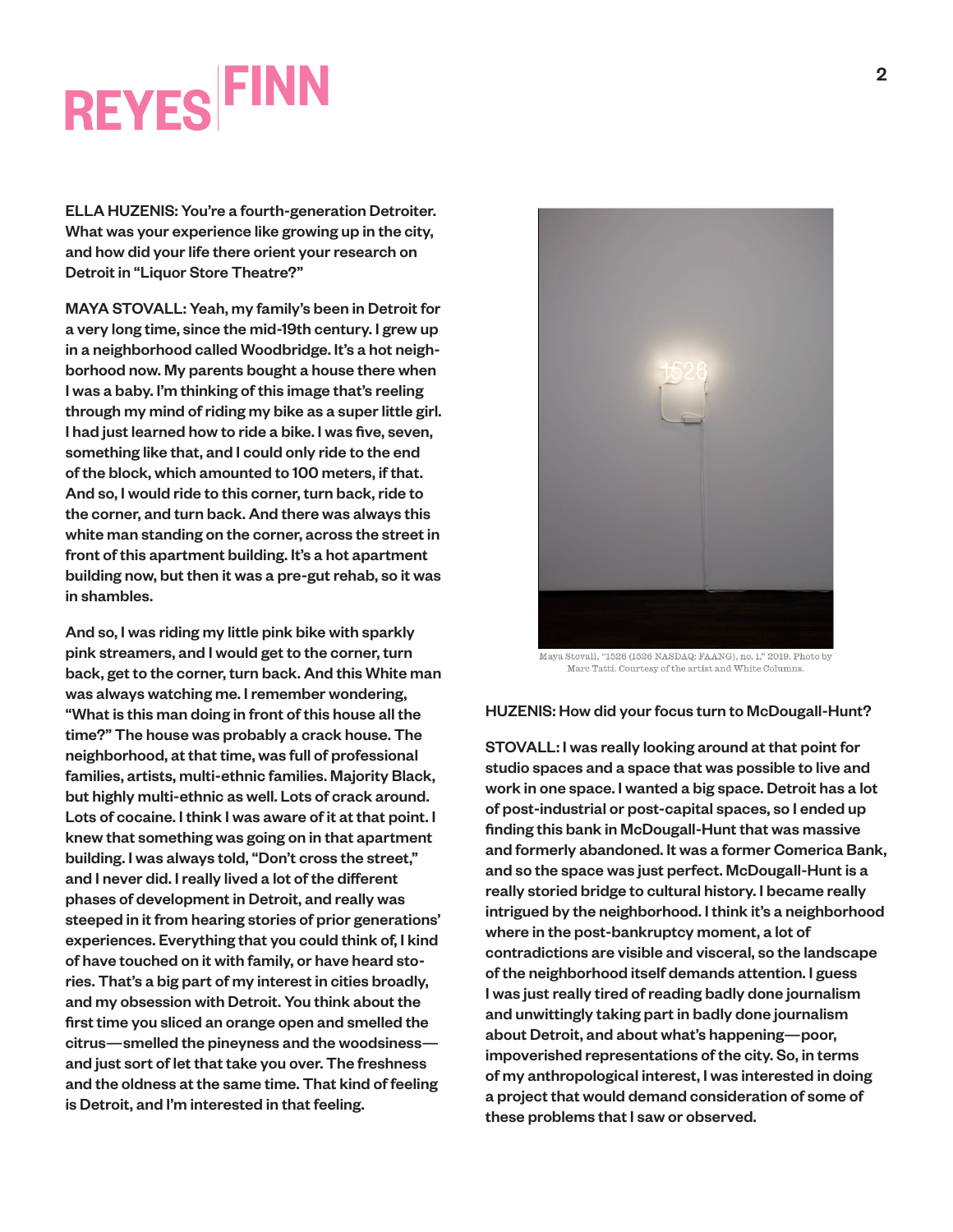# **REYES FINN**

HUZENIS: And when you moved to the neighborhood, did the presence of these liquor stores immediately capture your attention as a frame for these contradictions?

STOVALL: Yeah. There's this little snack that sort of crystallizes some of this. It's called Rap Snacks. Imagine this cartoon-anime sketch of Vanilla Ice or Cardi B on a pack of chips or something, but they're knock-offs of Cheetos or Lays or whatever. It's like the super-hydrogenated version of the already-hydrogenated. They're bright colors and the cheapest possible gauge of the foil packaging. And it's sold for 99 cents.

I've never seen them anywhere else in the world other than in liquor stores. And this sort of product quality is consistent across the majority of the products—inferior quality products at inflated prices. The stores, on average, gross around \$400,000 per year in a neighborhood where the median income is about \$14- 15,000 per year. The store owners are 100 percent Middle-Eastern Americans, and the neighborhood is well over 90 percent African-American. None of the store owners live in the neighborhood.

HUZENIS: Within the book, you talk about how you intend to use the liquor store performances as an "ethnographic prompt" for addressing some of these issues. By performing, making yourself vulnerable to your audience, "your subjects," you invite the people you're studying to be candid and vulnerable in their conversations with you. Tell me about why you used this approach, and how it relates to the broader goals of the "Liquor Store Theatre" project?

STOVALL: In a way, "Liquor Store Theatre" is a call for the end of anthropology, because anthropology is a viper and a demon—just like philosophy, and biological science, and history, and medicine, and actually, every discipline that can be organized and codified into a field. I think that today, if anthropologists want to study some group, they should really study why they want to study that group. I think this is true for every discipline—if it's going to continue, it has to die.

I'm interested in changing the axis of access and spectacle in anthropology—changing and actually destroying the idea of "engagement" or the idea of "participation," problematic ideas that need to be remade in order to actually have any meaning. I like the idea of reversing the spectacle. The dance is just the start. This is just the initial point of departure. Staging a performance on the sidewalk outside of a store with this abstract, contemporary choreography, wearing shades with a bunch of striking-looking people. That's just the surface.

It's a "fuck you" to the idea of the pop-up [performance] because it just happens quietly for the people who are there at the moment, and then people are able to selfselect. People who are interested in what's happening will come up to me and ask what's happening, and we eventually can participate in a conversation and be in the videos if they want.

I wanted to bring something on a very simple level. I'm obsessed with simplicity. I wanted to bring something to the project. I wanted to place myself at risk in the project, and I think that this is something that all anthropologists who are doing this kind of work should consider.